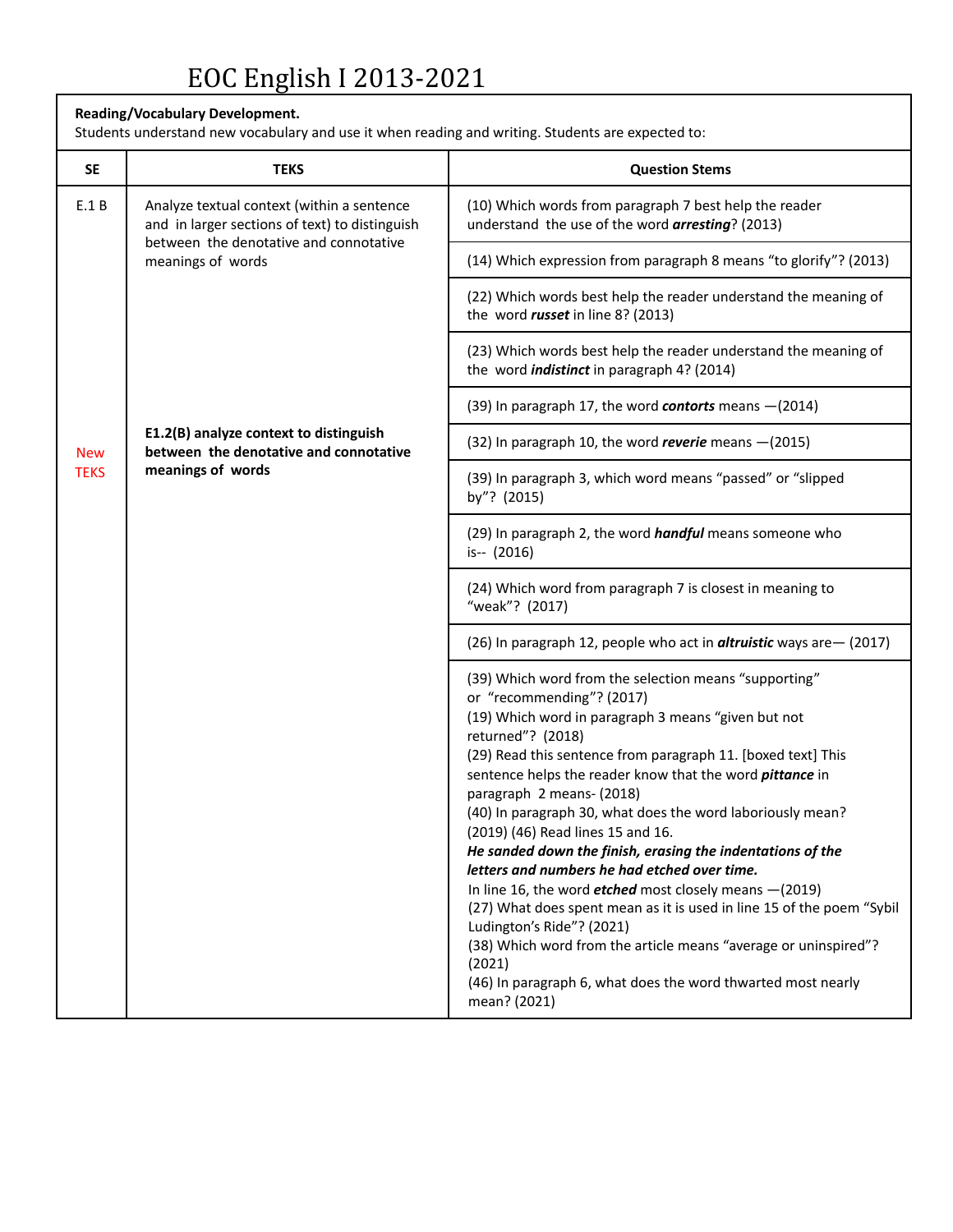| E1.1D<br><b>New</b><br><b>TEKS</b> | describe the origins and meanings of foreign<br>words or phrases used frequently in written<br>English (e.g., caveat emptor, carte blanche,<br>tête-à-tête, pas de deux, bon appétit, quid<br>pro quo)<br>E1.2(C) determine the meaning of foreign<br>words or phrases used frequently in<br>English such as bona fide, caveat, carte<br>blanche, tête à-tête, bon appétit, and quid<br>pro quo                                            | Not previously tested                                                                                                                                                                                                                                                                                  |
|------------------------------------|--------------------------------------------------------------------------------------------------------------------------------------------------------------------------------------------------------------------------------------------------------------------------------------------------------------------------------------------------------------------------------------------------------------------------------------------|--------------------------------------------------------------------------------------------------------------------------------------------------------------------------------------------------------------------------------------------------------------------------------------------------------|
| E.1 E<br><b>New</b><br><b>TFKS</b> | Use a dictionary, a glossary, or a thesaurus<br>(printed or electronic) to determine or<br>confirm the meanings of words and phrases,<br>including their connotations and<br>denotations, and their etymology.<br>E1.2(A) use print or digital resources such as<br>glossaries or technical dictionaries to clarify<br>and validate understanding of the precise<br>and appropriate meaning of technical or<br>discipline based vocabulary | (23) Read the following dictionary entry. (Insert boxed definition)<br>Which definition most closely matches the use of the word clout<br>in paragraph 2? (2016)<br>(28) Read the following dictionary entry.<br>Which definition best matches the use of the word <b>validated</b><br>in paragraph 3? |

### **Reading/Comprehension of Literary Text/Theme and Genre.** Students analyze, make inferences and draw conclusions about theme and genre in different cultural, historical, and contemporary contexts and provide evidence from the text to support their understanding.

| <b>SE</b>       | <b>TEKS</b>                                                                                                                                                                                                                                                                                                                                                                                        | <b>Question Stems</b>                                                                                                                                                                                                                                  |
|-----------------|----------------------------------------------------------------------------------------------------------------------------------------------------------------------------------------------------------------------------------------------------------------------------------------------------------------------------------------------------------------------------------------------------|--------------------------------------------------------------------------------------------------------------------------------------------------------------------------------------------------------------------------------------------------------|
| E.2<br>Fig 19 B | Students analyze, make inferences and<br>draw conclusions about theme and genre<br>in different cultural, historical, and<br>contemporary contexts and provide<br>evidence from the text to support<br>their understanding.<br>E1.4(F) make inferences and use<br>evidence to support understanding<br>E1.5(C) use text evidence and<br>original commentary to support a<br>comprehensive response | (38) A major theme explored in this play is $-(2014)$                                                                                                                                                                                                  |
|                 |                                                                                                                                                                                                                                                                                                                                                                                                    | (28) Which sentence best reflects a primary theme of the<br>selection? (2015)                                                                                                                                                                          |
|                 |                                                                                                                                                                                                                                                                                                                                                                                                    | (45) This excerpt can best be described as exploring the theme of<br>$-$ (2015)                                                                                                                                                                        |
|                 |                                                                                                                                                                                                                                                                                                                                                                                                    | (21) How does paragraph 6 contribute to the author's<br>message? (2017)                                                                                                                                                                                |
|                 |                                                                                                                                                                                                                                                                                                                                                                                                    | (23) Paragraph 7 highlights the author's message by suggesting<br>that books- $(2017)$<br>(26) What major theme is explored in the story?<br>(2018) (42) What is a central theme of the excerpt?<br>(2019)<br>(47) What is a theme of the poem? (2019) |
| E. 2A           | E1.2A analyze how the genre of texts<br>with similar themes shapes meaning                                                                                                                                                                                                                                                                                                                         |                                                                                                                                                                                                                                                        |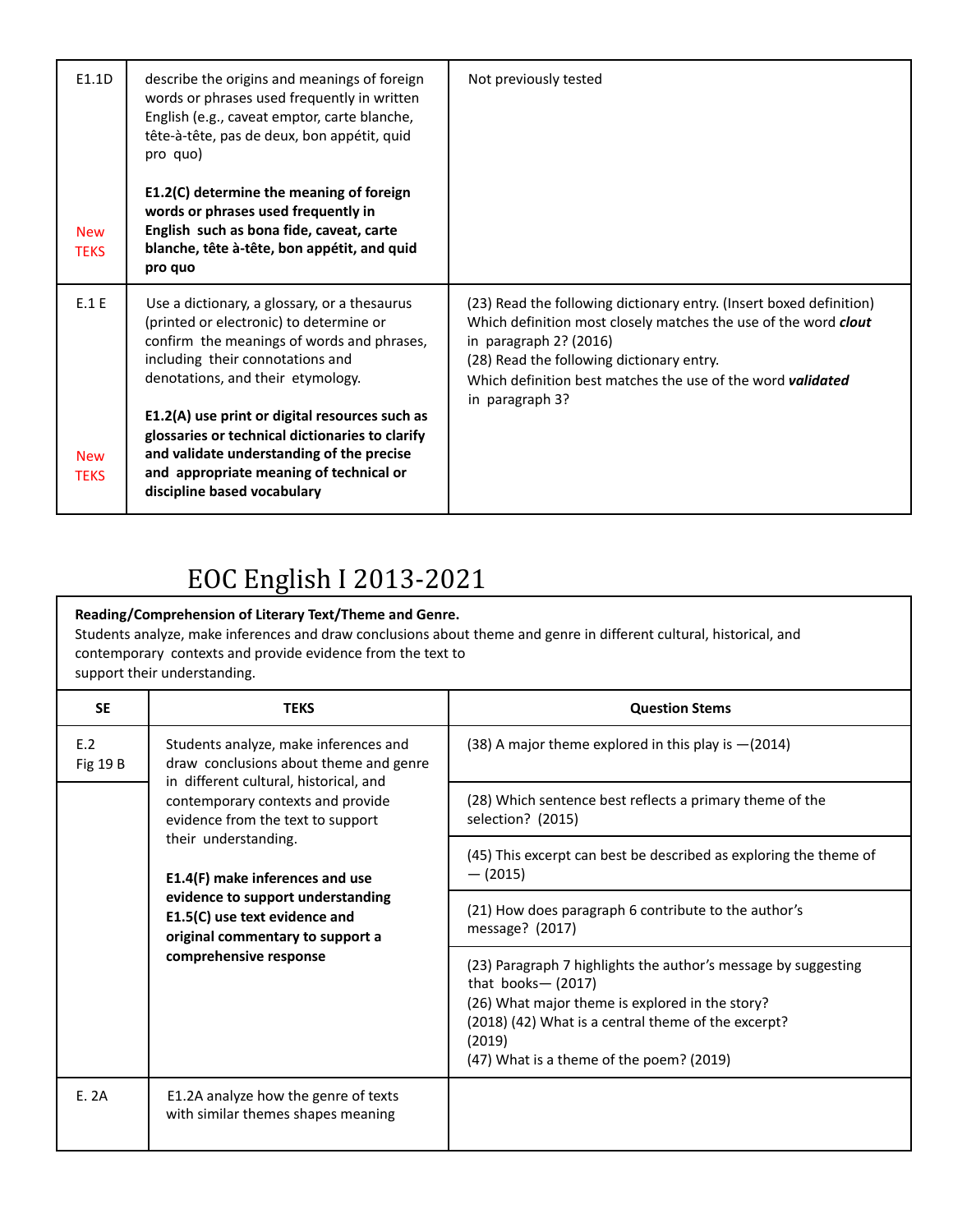|       | <b>New TEKS</b><br>E1.6(A) analyze how themes are<br>developed through characterization<br>and plot in a variety of literary texts |                                                                                                                                                                                                                                                                                                                                                                                                                                                                                |
|-------|------------------------------------------------------------------------------------------------------------------------------------|--------------------------------------------------------------------------------------------------------------------------------------------------------------------------------------------------------------------------------------------------------------------------------------------------------------------------------------------------------------------------------------------------------------------------------------------------------------------------------|
| E.2 C | Relate the figurative language of a<br>literary work to its historical and                                                         | (24) One of baseball's long-established traditions is best<br>exemplified in the description of $-(2014)$                                                                                                                                                                                                                                                                                                                                                                      |
|       | cultural setting.                                                                                                                  | (48) Read the sentence from paragraph 1. The author uses<br>figurative language in this sentence to reveal that-<br>(2016)<br>(20) The author uses a simile to describe the apple in paragraph 2<br>to convey-- $(2018)$<br>(25) In lines 1 through 4 of the poem "Sybil Ludington's Ride," the<br>diction and imagery mainly appeal to the reader's sense of<br>$-(2021)$<br>(28) How do lines 1 through 12 mainly contribute to the poem<br>"Sybil Ludington's Ride"? (2021) |

#### **Reading/Comprehension of Literary Text/Poetry.**

Students understand, make inferences and draw conclusions about the structure and elements of poetry and provide evidence from text to support their understanding. Students are expected to:

| <b>SE</b>                                                                    | <b>TEKS</b>                                                                                                    | <b>Question Stems</b>                                                                                                                                                                                                                                                                                                                                                                                                                                                                   |
|------------------------------------------------------------------------------|----------------------------------------------------------------------------------------------------------------|-----------------------------------------------------------------------------------------------------------------------------------------------------------------------------------------------------------------------------------------------------------------------------------------------------------------------------------------------------------------------------------------------------------------------------------------------------------------------------------------|
| E.3<br><b>Fig 19 B</b>                                                       | Students understand, make inferences<br>and draw conclusions about the<br>structure and elements of poetry and | (23) Read the following lines from the poem [I say, "It's Sunday,<br>and here we are/ in the church of the out-of-doors."] By using<br>this analogy, the poet emphasizes -- (2013)                                                                                                                                                                                                                                                                                                      |
|                                                                              | provide evidence from text to support<br>their understanding                                                   | (25) Which line best explains why the speaker begins to speak at<br>the end of the poem but then stops? (2013)                                                                                                                                                                                                                                                                                                                                                                          |
| <b>New TEKS</b>                                                              | E1.4(F) make inferences and use<br>evidence to support understanding                                           | (27) What is the most likely reason the poet ends the first stanza<br>after line 13? (2013)<br>(49) Which line from the poem best indicates that the speaker                                                                                                                                                                                                                                                                                                                            |
| E1.5(G) discuss and write about the<br>explicit or implicit meanings of text |                                                                                                                | is ready to relinguish ownership of the desk? (2019)<br>(50) What tone is established in lines 22 through 25? (2019) (51)<br>What do the speaker's comments in lines 31 through 35 suggest?<br>(2019)                                                                                                                                                                                                                                                                                   |
|                                                                              | E1.5(C) use text evidence and original                                                                         | (52) The repetition in lines 19 through 21 is used to emphasize<br>that the desk $-$ (2019)                                                                                                                                                                                                                                                                                                                                                                                             |
|                                                                              | commentary to support a<br>comprehensive response                                                              | (26) What is implied in lines 57 through 62 of the poem "Sybil<br>Ludington's Ride"? (2021)<br>(29) Which theme is present in the poem "Sybil Ludington's<br>Ride"? (2021)<br>(30) How do lines 15 through 20 function in the poem "Sybil<br>Ludington's Ride"? (2021)<br>(31) What is the impact of lines 25 through 34 in the poem "Sybil<br>Ludington's Ride"? (2021)<br>(32) What is Sybil's main motivation in lines 47 through 52 of the<br>poem "Sybil Ludington's Ride"? (2021) |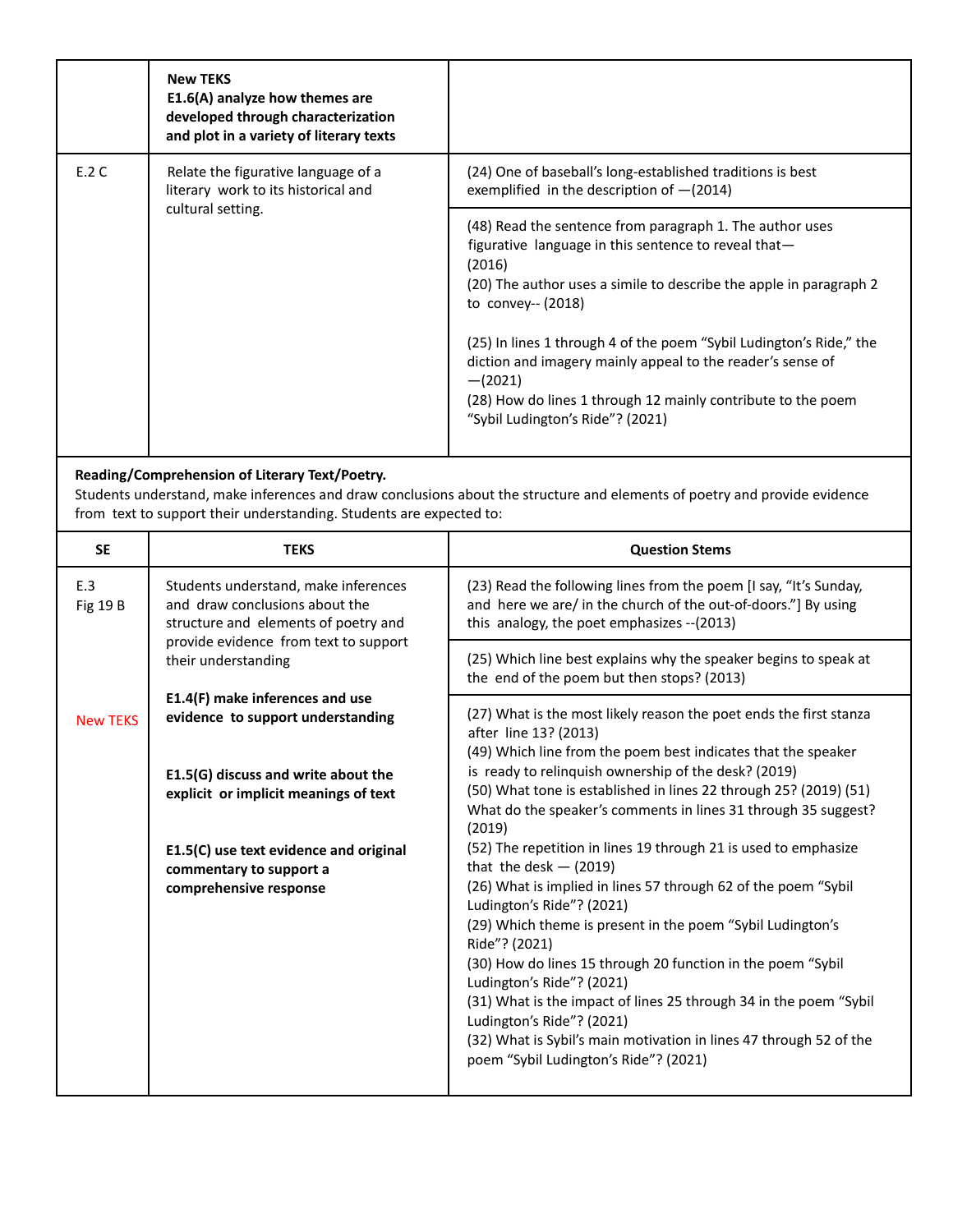| D.3A            | Analyze the effects of diction and imagery<br>(e.g., controlling images, figurative<br>language, under-statement,<br>overstatement, irony, paradox) in poetry | (24) Read these lines from the poem. [A clap of thunder beyond<br>those hills. How well sound / travels over water] The poet uses<br>these lines to emphasize the importance of --(2013) |
|-----------------|---------------------------------------------------------------------------------------------------------------------------------------------------------------|------------------------------------------------------------------------------------------------------------------------------------------------------------------------------------------|
| <b>New TEKS</b> | E1.8(F) analyze how the author's<br>diction and syntax contribute to the<br>mood, voice, and tone of a text                                                   | (28) How do lines 1 through 12 mainly contribute to the poem<br>"Sybil Ludington's Ride"? (2021)                                                                                         |

|       | E1.7(B) analyze the structure, prosody,<br>and graphic elements such as line length<br>and word position in poems across a<br>variety of poetic forms |  |
|-------|-------------------------------------------------------------------------------------------------------------------------------------------------------|--|
| - - - | .<br>- - -                                                                                                                                            |  |

### **Reading/Comprehension of Literary Text/Drama**

Students understand, make inferences and draw conclusions about the structure and elements of drama and provide evidence from text to support their understanding. Students are expected to:

| <b>SE</b>              | <b>TEKS</b>                                                                                                                                                                    | <b>Question Stems</b>                                                                                                                  |
|------------------------|--------------------------------------------------------------------------------------------------------------------------------------------------------------------------------|----------------------------------------------------------------------------------------------------------------------------------------|
| D.4<br><b>Fig 19 B</b> | Students understand, make inferences<br>and draw conclusions about the<br>structure and elements of drama and<br>provide evidence from text to support<br>their understanding. | (43) The reader can infer that George is using the promise of<br>letting Lennie "tend the rabbits" -(2014)                             |
| <b>New TEKS</b>        | E1.4(F) make inferences and use<br>evidence to support understanding                                                                                                           |                                                                                                                                        |
|                        | E1.5(C) use text evidence and original<br>commentary to support a<br>comprehensive response                                                                                    |                                                                                                                                        |
|                        | E1.5(G) discuss and write about the<br>explicit or implicit meanings of text                                                                                                   |                                                                                                                                        |
| D.4A                   | Explain how dramatic conventions<br>(e.g., monologues, soliloquies,<br>dramatic irony) enhance dramatic                                                                        | (40) The dialogue in paragraphs 1 and 2 establishes that the<br>relationship between George and Lennie is most similar to<br>$-(2014)$ |
| <b>New TEKS</b>        | text.<br>E1.7(C) analyze the function of                                                                                                                                       | (41) Which line of dialogue provides the best evidence that Lennie<br>has low self-esteem? (2014)                                      |
|                        | dramatic conventions such as asides,<br>soliloquies, dramatic irony, and satire                                                                                                | (42) The stage directions in paragraphs 3 and 6 provide evidence<br>that for George, his speech about the future has become $-(2014)$  |
|                        |                                                                                                                                                                                | (44) The stage directions in paragraphs 5 and 7 emphasize Lennie's<br>$-$ (2014)                                                       |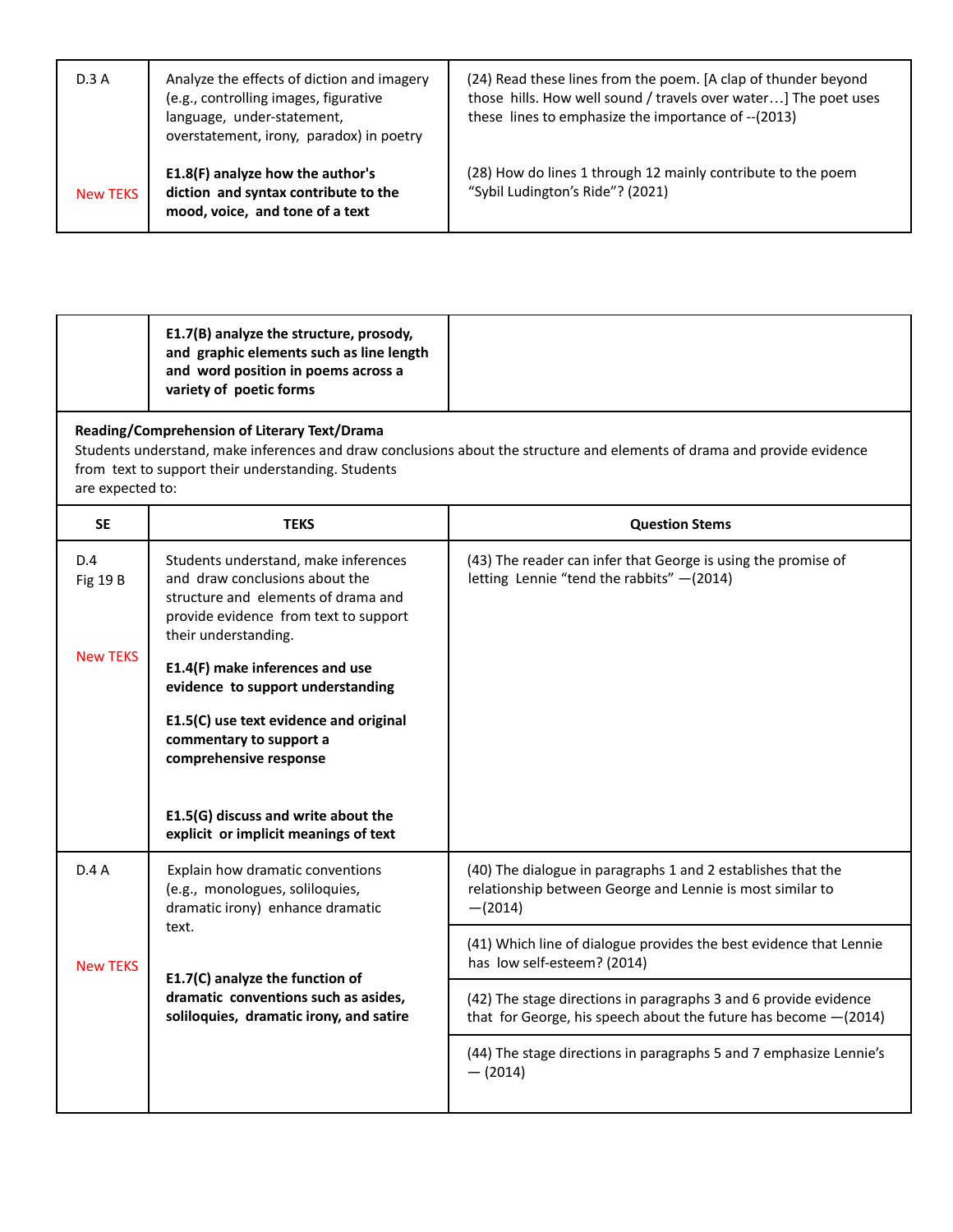#### **Reading/Comprehension of Literary Text/Fiction.**

Students understand, make inferences and draw conclusions about the structure and elements of fiction and provide evidence from text to support their understanding. Students are expected to:

| <b>SE</b>       | <b>TEKS</b>                                                                                 | <b>Question Stems</b>                                                                                                                                                                                                                                                                                         |
|-----------------|---------------------------------------------------------------------------------------------|---------------------------------------------------------------------------------------------------------------------------------------------------------------------------------------------------------------------------------------------------------------------------------------------------------------|
| D.5             | Students understand, make inferences                                                        | (11) What is the primary purpose of paragraph 1? (2013)                                                                                                                                                                                                                                                       |
| Fig $19B$       | and draw conclusions about the<br>structure and elements of fiction and                     | (12) Which of these is an example of irony in the story? (2013)                                                                                                                                                                                                                                               |
|                 | provide evidence from text to support<br>their understanding                                | (46) The details about the size of the creek in paragraph 1<br>are significant to the story's plot because $-(2015)$                                                                                                                                                                                          |
| <b>New TEKS</b> | E1.4(F) make inferences and use<br>evidence to support understanding                        | (48) What is left unresolved at the end of the story? (2015)                                                                                                                                                                                                                                                  |
|                 | E1.5(C) use text evidence and original<br>commentary to support a<br>comprehensive response | (50) The tone of the story becomes increasingly $-(2015)$ (47) Which<br>quotation follows the ultimate decision to allow the boy to use the<br>name "Gogol" at school instead of "Nikhil"? (2016) (47) Which<br>quotation provides the best evidence that the story takes place in a<br>rural setting? (2017) |
|                 | E1.5(G) discuss and write about the<br>explicit or implicit meanings of text                | (24) Paragraphs 7 and 8 are important to the development of the<br>plot because they-(2018)<br>(39) How is the first sentence of the excerpt important to the<br>plot? (2019)                                                                                                                                 |

|      |                                                                                                                                                               | (41) Read this quotation from paragraph 20. "It's our earth. It's<br>our land. Can't nobody touch a man's own land." The irony of<br>this quotation is that it calls attention to $-$ (2019)<br>(44) In paragraph 25, why does Blackie say, "They own the<br>building"? (2019)<br>(19) In the selection from The Boston Girl, what does the author's<br>portrayal of Miss Chevalier reveal to the reader? (2021)<br>(20) In paragraph 7 of the selection from The Boston Girl, what<br>does Addie's wish to "sink through the floor" tell the reader about<br>her feelings? (2021)<br>(21) In paragraph 6 of the selection from The Boston Girl, what<br>does the description of Miss Chevalier emphasize? (2021)<br>(22) Read paragraph 1 of the selection from The Boston Girl. [The<br>settlement house was a four-story building that stood out from<br>everything else in the neighborhood. It was new with yellow bricks<br>instead of red. It had electricity in all the rooms so at night it lit up<br>the street like a lantern.] Why does Addie compare the settlement<br>home to a lantern in the paragraph? (2021)<br>23 Which theme is explored in the selection from The Boston Girl?<br>(2021) |
|------|---------------------------------------------------------------------------------------------------------------------------------------------------------------|---------------------------------------------------------------------------------------------------------------------------------------------------------------------------------------------------------------------------------------------------------------------------------------------------------------------------------------------------------------------------------------------------------------------------------------------------------------------------------------------------------------------------------------------------------------------------------------------------------------------------------------------------------------------------------------------------------------------------------------------------------------------------------------------------------------------------------------------------------------------------------------------------------------------------------------------------------------------------------------------------------------------------------------------------------------------------------------------------------------------------------------------------------------------------------------------------------------|
| D.5A | Analyze non-linear plot development<br>(e.g., flashbacks, foreshadowing,<br>sub-plots, parallel plot structures) and<br>compare it to linear plot development | (33) The author uses ellipses primarily to -- (2013)                                                                                                                                                                                                                                                                                                                                                                                                                                                                                                                                                                                                                                                                                                                                                                                                                                                                                                                                                                                                                                                                                                                                                          |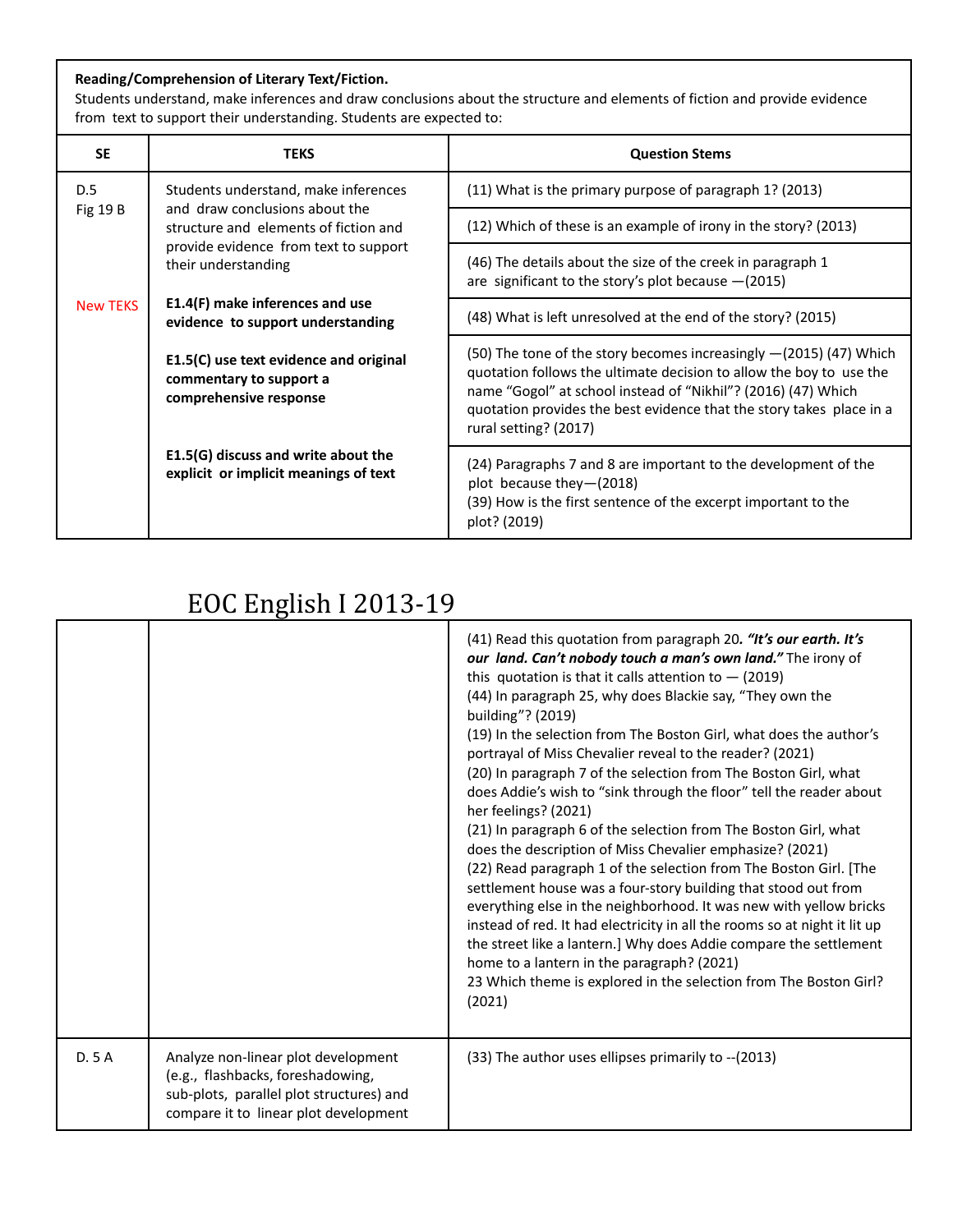| <b>New TEKS</b> | E1.6(C) analyze non-linear plot<br>development such as flashbacks,<br>foreshadowing, subplots, and parallel<br>plot structures and compare it to linear<br>plot development |                                                                                                                                                                                                                                                                                                                                                                                                                                                                                                                                                                                                 |
|-----------------|-----------------------------------------------------------------------------------------------------------------------------------------------------------------------------|-------------------------------------------------------------------------------------------------------------------------------------------------------------------------------------------------------------------------------------------------------------------------------------------------------------------------------------------------------------------------------------------------------------------------------------------------------------------------------------------------------------------------------------------------------------------------------------------------|
| D.5B            | Analyze how authors develop complex yet<br>believable characters in works of fiction                                                                                        | (8) The hostess can best be described as -- (2013)                                                                                                                                                                                                                                                                                                                                                                                                                                                                                                                                              |
|                 | through a range of literary devices,<br>including character foils                                                                                                           | (9) The American faces the challenge of -- (2013)                                                                                                                                                                                                                                                                                                                                                                                                                                                                                                                                               |
|                 |                                                                                                                                                                             | (30) Which sentence best supports the idea that the old couple is<br>still in love after many years? (2013)                                                                                                                                                                                                                                                                                                                                                                                                                                                                                     |
|                 | E1.6(B) analyze how authors develop<br>complex yet believable characters in                                                                                                 | (31) The narrator faces a major conflict over how to -- (2013)                                                                                                                                                                                                                                                                                                                                                                                                                                                                                                                                  |
| <b>New TEKS</b> | works of fiction through a range of<br>literary devices, including character foils                                                                                          | (25) Which sentence provides the strongest evidence that<br>Jim appreciates what his uncles are doing for him? (2014)                                                                                                                                                                                                                                                                                                                                                                                                                                                                           |
|                 |                                                                                                                                                                             | (27) Which line provides the best evidence that Jim has<br>high expectations for himself? (2014)                                                                                                                                                                                                                                                                                                                                                                                                                                                                                                |
|                 |                                                                                                                                                                             | (28) From paragraph 5, the reader can infer that the three uncles<br>$-$ (2014)                                                                                                                                                                                                                                                                                                                                                                                                                                                                                                                 |
|                 |                                                                                                                                                                             | (47) From paragraphs 11 through 13, what can the reader infer<br>about the narrator's relationship with his father? (2015)<br>(45) Read these sentences from paragraph 3. These sentences<br>imply that Mrs. Lapidus-(2016)<br>(46) In paragraph 26, Ashoke can best be described<br>$as - (2016)$                                                                                                                                                                                                                                                                                              |
|                 |                                                                                                                                                                             | (49) The description of the setting in the last paragraph of the story                                                                                                                                                                                                                                                                                                                                                                                                                                                                                                                          |
|                 |                                                                                                                                                                             | suggests that Gogol will- (2016)<br>(48) The dialogue in paragraph 5 reveals-(2017)                                                                                                                                                                                                                                                                                                                                                                                                                                                                                                             |
|                 |                                                                                                                                                                             | (49) The description of Aunt Jessie in paragraph 3 emphasizes<br>that $she-(2017)$                                                                                                                                                                                                                                                                                                                                                                                                                                                                                                              |
|                 |                                                                                                                                                                             | (50) Which quotation provides the best evidence of the<br>narrator's sensitivity? (2017)                                                                                                                                                                                                                                                                                                                                                                                                                                                                                                        |
|                 |                                                                                                                                                                             | (52) In comparison to what the other children spend their money on                                                                                                                                                                                                                                                                                                                                                                                                                                                                                                                              |
|                 |                                                                                                                                                                             | at the store, the narrator's purchase makes her seem-(2017) (21)<br>Read these sentences from paragraph 4. In these sentences, the<br>author depicts the daughter as - (2018)<br>(22) Read this quotation from paragraph 4. What does this<br>quotation reveal about the narrator's conflict? (2018)<br>(23) What do the narrator's actions in paragraph 5 reveal about<br>his relationship with his daughter? (2018)<br>(25) Which sentence best explains the narrator's reluctance to<br>buy the American apples? (2018)<br>(43) What does T. J.'s climb back up the fire escape in paragraph |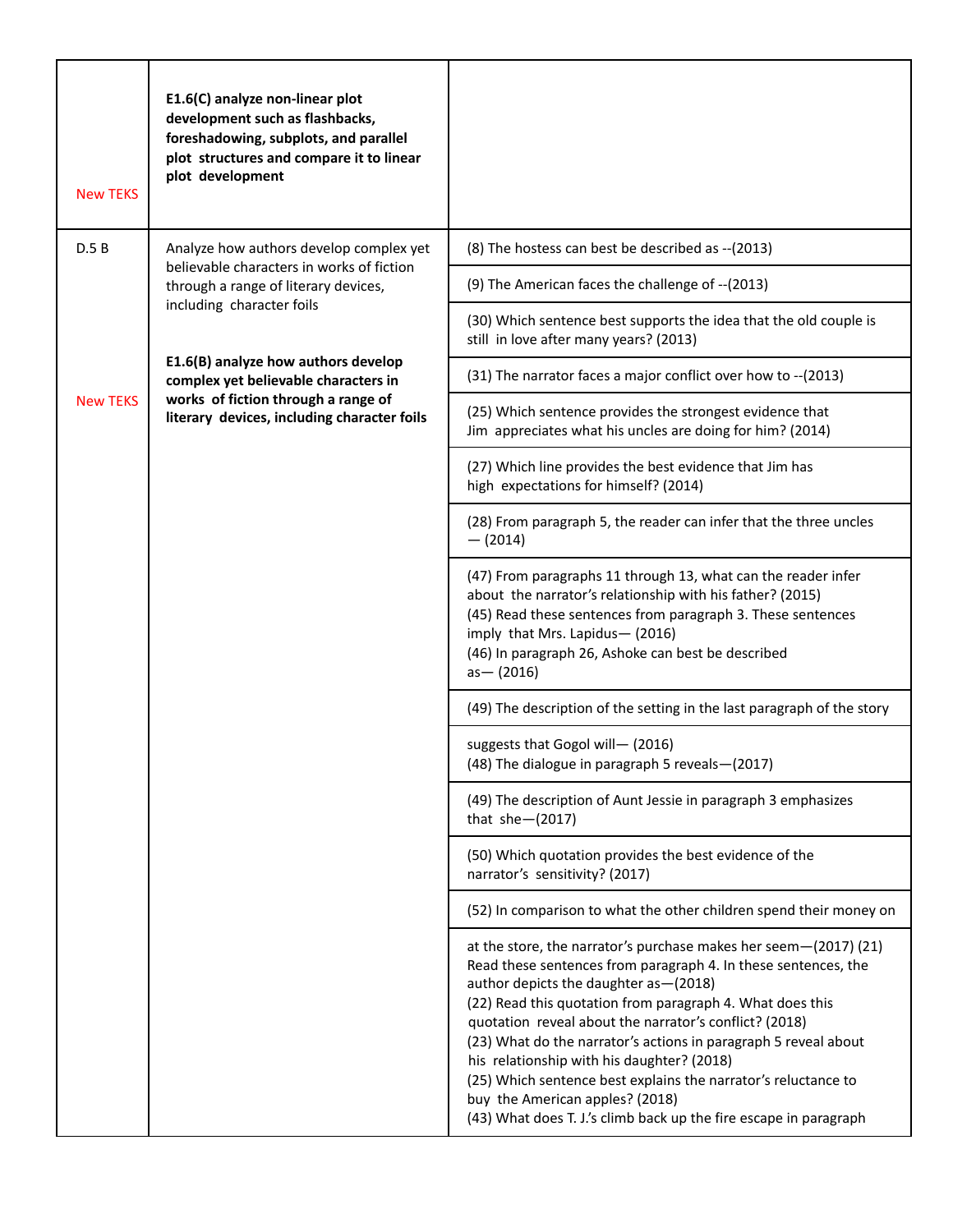|       |                                                                           | 28 reveal about him? (2019)<br>(24) Which quotation from the selection from The Boston Girl<br>best emphasizes Miss Chevalier's compassionate nature? (2021) |
|-------|---------------------------------------------------------------------------|--------------------------------------------------------------------------------------------------------------------------------------------------------------|
| D.5 C | Analyze the way in which a work of fiction<br>is shaped by the narrator's | (49) Which sentence best describes how the author uses point of<br>view in the selection? (2015)                                                             |

| point of view; | (46) The story is told from the perspective of $-$ (2017)                                  |
|----------------|--------------------------------------------------------------------------------------------|
|                | (38) What does the point of view used in the excerpt help the<br>reader understand? (2019) |
|                |                                                                                            |

#### **Reading/Comprehension of Literary Text/Literary Nonfiction.**

Students understand, make inferences and draw conclusions about the varied structural patterns and features of literary nonfiction and respond by providing evidence from text to support their understanding.

| <b>SE</b>       | <b>TEKS</b>                                                                                                                                                                                                      | <b>Question Stems</b>                                                                                                                                                                                                                                                                                                                                                   |
|-----------------|------------------------------------------------------------------------------------------------------------------------------------------------------------------------------------------------------------------|-------------------------------------------------------------------------------------------------------------------------------------------------------------------------------------------------------------------------------------------------------------------------------------------------------------------------------------------------------------------------|
| D.6 Fig.<br>19B | Students understand, make inferences<br>and draw conclusions about varied<br>structural patterns and features of<br>literary nonfiction and provide evidence<br>from the text to support their<br>understanding. | (43) What did young Skippy Oglesby and the author's father have<br>in common? (2016)                                                                                                                                                                                                                                                                                    |
|                 |                                                                                                                                                                                                                  | (22) What is the author's tone in this essay? (2017)<br>(28) Paragraph 4 is significant because it highlights the<br>$-$ (2018)<br>(31) Which quotation best conveys the author's<br>message? (2018)<br>(32) The description of the grandfather in paragraph 12 implies<br>that $he - (2018)$                                                                           |
| D.6A            | Analyze how literary essays<br>interweave personal examples and<br>ideas with factual information<br>to explain, present a perspective,<br>or describe a situation or event.                                     | (29) The figurative language in paragraph 2 suggests that for<br>the narrator the boxwood bushes are a symbol of $-$<br>(2015)                                                                                                                                                                                                                                          |
|                 |                                                                                                                                                                                                                  | (30) The tone of the passage can best be described as -(2015)                                                                                                                                                                                                                                                                                                           |
|                 |                                                                                                                                                                                                                  | (31) Based on how the narrator describes her childhood, readers<br>can conclude that she $-(2015)$                                                                                                                                                                                                                                                                      |
|                 |                                                                                                                                                                                                                  | (33) In paragraph 12, the narrator's father is portrayed as (2015)                                                                                                                                                                                                                                                                                                      |
|                 |                                                                                                                                                                                                                  | (40) Read the following quotation from paragraph 8. ["Why didn't<br>this look too good to be true? I guess because I was fourteen."] In<br>these sentences, Skippy Oglesby suggests that as a teenager--<br>(2016) (42) By asking a series of questions in Paragraph 12, the<br>author emphasizes his - (2016)<br>(44) In paragraphs 1 and 15, the author shows- (2016) |
|                 |                                                                                                                                                                                                                  | (19) The author uses descriptive examples in paragraph 4 to $-$ (2017)                                                                                                                                                                                                                                                                                                  |
|                 |                                                                                                                                                                                                                  | (20) The author uses similes at the end of paragraph 3 to<br>highlight-(2017)                                                                                                                                                                                                                                                                                           |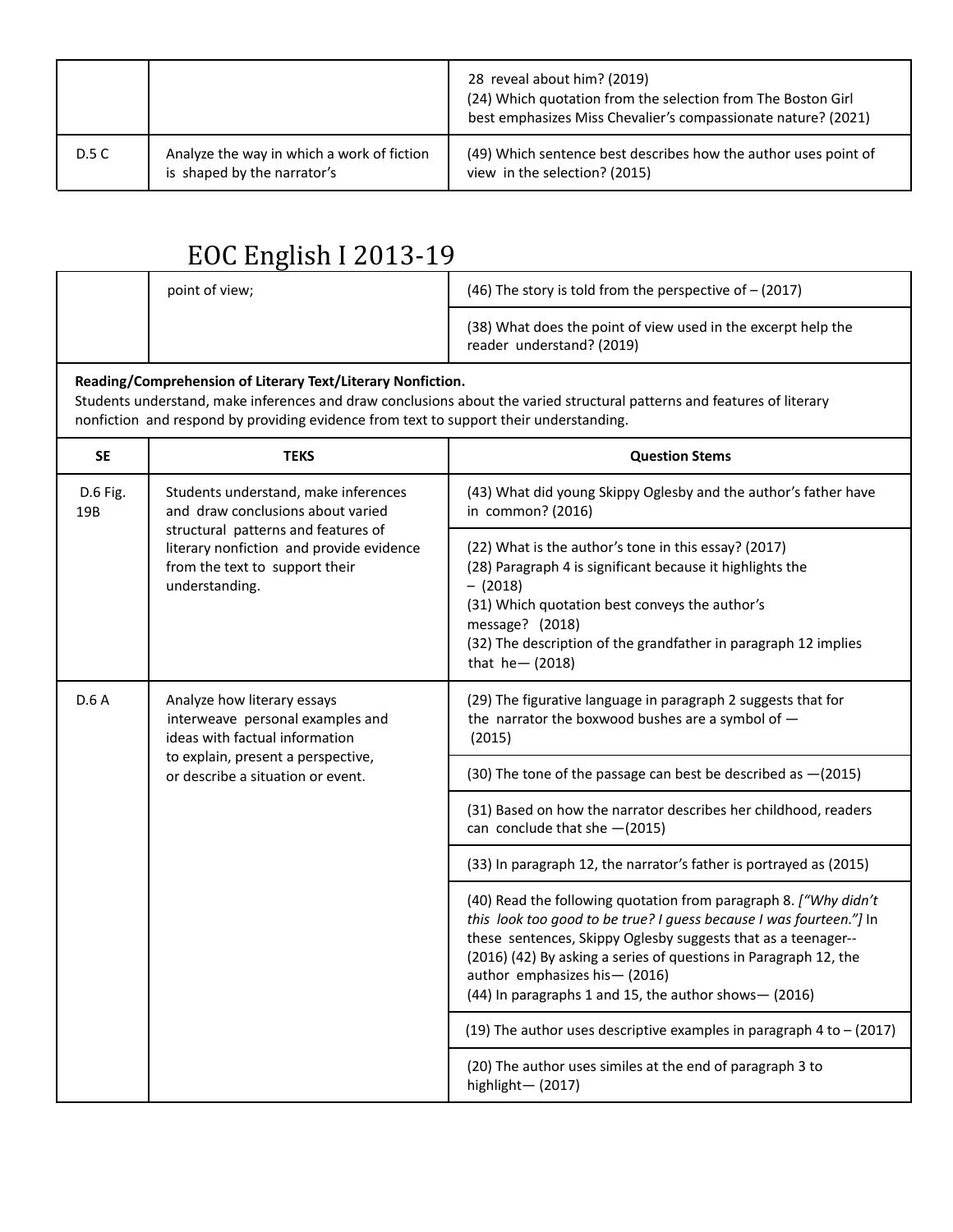|  | (25) Read this sentence from paragraph 5. [boxed text] The |
|--|------------------------------------------------------------|
|  | author uses a metaphor in this sentence to $-$ (2017)      |

#### **Reading/Comprehension of Literary Text/Sensory Language.**

Students understand, make inferences and draw conclusions about how an author's sensory language creates imagery in literary text and provide evidence from text to support their understanding. Students are expected to:

| <b>SE</b>              | <b>TEKS</b>                                                                  | <b>Question Stems</b>                                                                                                                                                                                                                |
|------------------------|------------------------------------------------------------------------------|--------------------------------------------------------------------------------------------------------------------------------------------------------------------------------------------------------------------------------------|
| D.7<br><b>Fig 19 B</b> | Explain the role of irony, sarcasm,<br>and paradox in literary works         | (26) What does the poet mean by the lines "suddenly everything<br>is a metaphor for how/short a time we are granted on earth"?<br>(2013)                                                                                             |
| <b>New TEKS</b>        | E1.4(F) make inferences and use<br>evidence to support understanding         | (29) In paragraph 6, what is the effect of the author's use of<br>figurative language? (2013)                                                                                                                                        |
|                        | E1.5(G) discuss and write about the<br>explicit or implicit meanings of text | (26) Read the following from paragraph 8.<br>Why does the author use personification in this quotation? (2014)<br>(41) Which paragraph from the selection provides imagery that gives<br>a sense of the father's personality? (2016) |
|                        | E1.5(C) use text evidence and original<br>commentary to support a            | (50) The description of Mrs. Lapidus and Gogol in paragraph 3 create<br>a contrast between $a - (2016)$                                                                                                                              |
|                        | comprehensive response                                                       | (51) In paragraph 2, the "first frost" represents - (2017)                                                                                                                                                                           |

## EOC English I 2013-19

| D. 7A                                                           | Explain the role of irony, sarcasm,<br>and paradox in literary works                                      | (27) The author compares the pieces of her grandfather's collection<br>to "dear old friends" in paragraph 2 to suggest that the<br>grandfather- (2018)                                                                                                                                                                                                                 |
|-----------------------------------------------------------------|-----------------------------------------------------------------------------------------------------------|------------------------------------------------------------------------------------------------------------------------------------------------------------------------------------------------------------------------------------------------------------------------------------------------------------------------------------------------------------------------|
| <b>New TEKS</b>                                                 | E1.8(E) analyze the use of literary<br>devices such as irony and oxymoron to<br>achieve specific purposes | (33) What does the act of buying and selling the gold<br>nugget represent? (2018)<br>(30) Read this quote from paragraph 12. [boxed text]<br>How is irony demonstrated in this quotation? (2018)<br>(45) In paragraph 32, what does the blade of grass represent for T.<br>$J$ .? (2019)<br>(48) What does the desk represent in the poem?<br>(2019) No test questions |
| Reading/Comprehension of Informational Text/Culture and History |                                                                                                           |                                                                                                                                                                                                                                                                                                                                                                        |

Students analyze, make inferences and draw conclusions about the author's purpose in cultural, historical, and contemporary contexts and provide evidence from the text to support their understanding. Students are expected to:

| SΕ           | TEKS                                                                  | <b>Question Stems</b>                                                               |
|--------------|-----------------------------------------------------------------------|-------------------------------------------------------------------------------------|
| <b>D.8 A</b> | Explain the controlling idea and<br>specific purpose of an expository | (1) Nirmal Jindal believes that the purpose of Gupta's airplane is to<br>$- (2013)$ |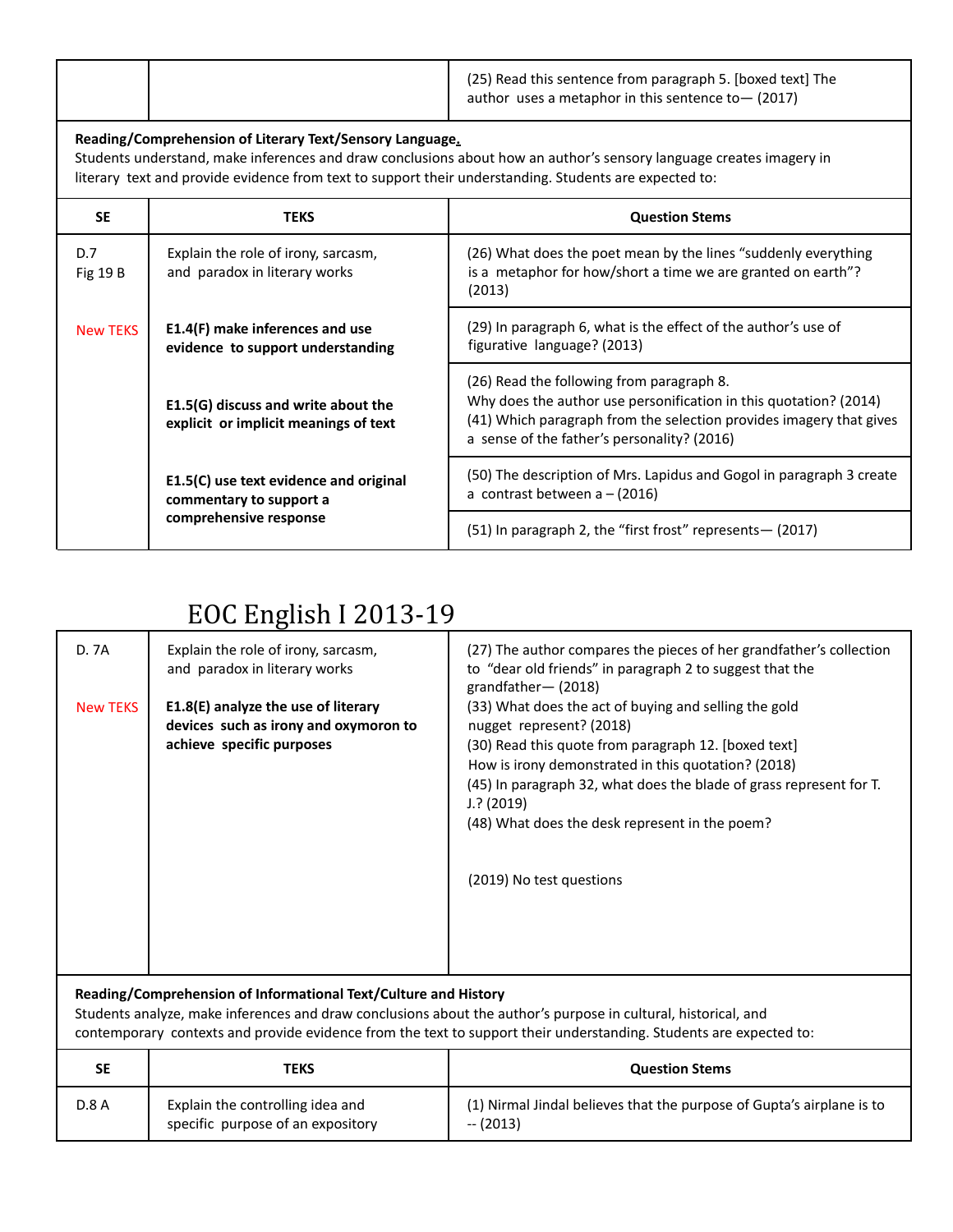|                 | text and<br>distinguish the most important from the<br>less important details that support the<br>author's purpose                                                                     | (17) The author includes the information in paragraph 4 to -- (2013)                                                                                                                                                                                                                                                                                                                                                                                                                                                                                                                                                                                                                                                                                                                                                                                            |
|-----------------|----------------------------------------------------------------------------------------------------------------------------------------------------------------------------------------|-----------------------------------------------------------------------------------------------------------------------------------------------------------------------------------------------------------------------------------------------------------------------------------------------------------------------------------------------------------------------------------------------------------------------------------------------------------------------------------------------------------------------------------------------------------------------------------------------------------------------------------------------------------------------------------------------------------------------------------------------------------------------------------------------------------------------------------------------------------------|
|                 |                                                                                                                                                                                        | (18) According to the selection, why was it not surprising that<br>younger athletes were the first to use the Fosbury Flop? (2013)                                                                                                                                                                                                                                                                                                                                                                                                                                                                                                                                                                                                                                                                                                                              |
|                 |                                                                                                                                                                                        | (29) The author's purpose for writing this selection is to $-(2014)$                                                                                                                                                                                                                                                                                                                                                                                                                                                                                                                                                                                                                                                                                                                                                                                            |
| <b>New TEKS</b> | E1.7(D) analyze characteristics and<br>structural elements of informational<br>texts such as: (i) clear thesis, relevant<br>supporting evidence, pertinent<br>examples, and conclusion | (48) In which line from the article does the author reveal how<br>she would like others to respond to her lack of hearing? (2014)                                                                                                                                                                                                                                                                                                                                                                                                                                                                                                                                                                                                                                                                                                                               |
|                 |                                                                                                                                                                                        | (38) What is the primary purpose of the article? (2015)<br>(27) According to the author, Pat Summitt learned important<br>lessons about how to face difficult circumstances from her time<br>spent- (2016)<br>(28) Tara VanDerveer thinks Pat Summitt is equipped to handle<br>her illness because of-- (2016)<br>(30) The selection is mainly about-- (2016)<br>(30) Which sentence best states the man idea of the<br>selection? (2017)<br>(43) Which quotation best supports the main idea of the<br>selection? (2017)                                                                                                                                                                                                                                                                                                                                       |
|                 |                                                                                                                                                                                        | (19) Which sentence from "A Baseball School for Big-League<br>Dreamers" best supports the main idea of the article? (2019) (22)<br>The author wrote "A Baseball School for Big-League Dreamers"<br>primarily to $-$ (2019)<br>(26) What is the author's purpose for mentioning the children's<br>race through the house? (2019)<br>(30) Which quotation best expresses the author's viewpoint<br>about being an "also-ran"? (2019)<br>(32) What is the main idea of the selection?<br>(2019)<br>(39) What is the primary purpose of this article? (2021)<br>(47) Which quotation provides the best evidence that most people<br>were not familiar with automobiles in 1903? (2021)<br>(48) What is the author's main purpose for writing this article?<br>(2021)<br>(52) Which detail best supports the idea that Jackson and Crocker<br>were inventive? (2021) |

#### **Reading/Comprehension of Informational Text/Expository Text.** Students analyze, make inferences and draw conclusions about expository text and provide evidence from text to support their understanding. Students are expected to: **SE TEKS Question Stems** D.9 A Summarize text and distinguish between a summary that captures the main ideas and elements of a text and a critique that takes a position and expresses an opinion (6) What is the best summary of the selection? (2013) (43) Which of these is the best summary of the article?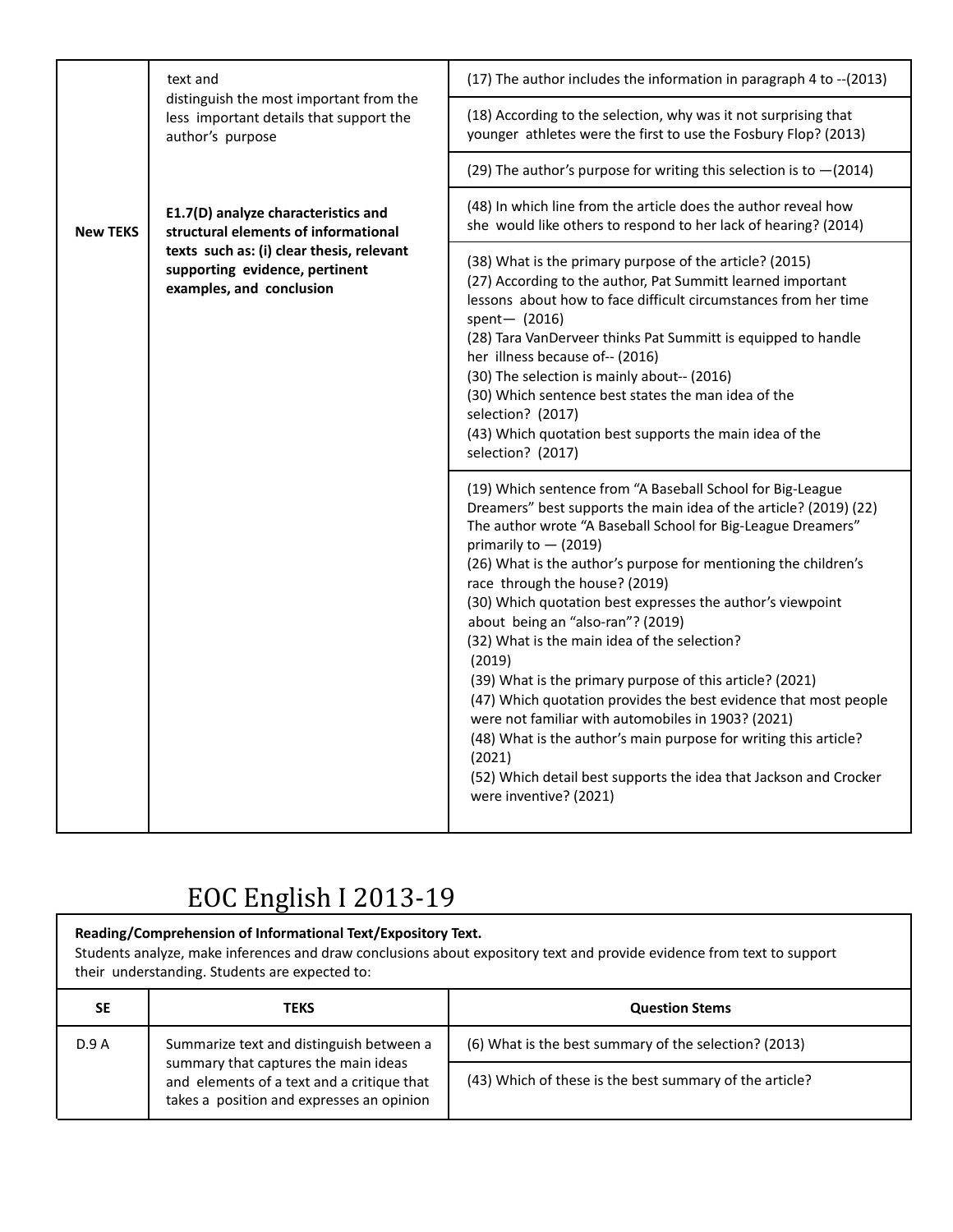|                 | E1.5(D) paraphrase and summarize texts<br>in ways that maintain meaning and<br>logical order                                                                                           | (2015) (26) Which of these best summarizes the article?<br>(2016)                                                                                                                                                                                                                                                                                                                                   |
|-----------------|----------------------------------------------------------------------------------------------------------------------------------------------------------------------------------------|-----------------------------------------------------------------------------------------------------------------------------------------------------------------------------------------------------------------------------------------------------------------------------------------------------------------------------------------------------------------------------------------------------|
| <b>New TEKS</b> |                                                                                                                                                                                        |                                                                                                                                                                                                                                                                                                                                                                                                     |
| D.9B            | Differentiate between opinions that<br>are substantiated and unsubstantiated<br>in the text;                                                                                           | (30) The author includes the quotation in paragraph 16 primarily<br>to substantiate the opinion that $-(2014)$                                                                                                                                                                                                                                                                                      |
| <b>New TEKS</b> | E1.7(D) analyze characteristics and<br>structural elements of informational<br>texts such as: (i) clear thesis, relevant<br>supporting evidence, pertinent<br>examples, and conclusion | (42) Why does the author say that yawning "isn't a very big<br>problem"? (2015)<br>(21) Read this quotation from paragraph 13. "Ketchum Marsh is<br>one of the most successful stories that will come out of IMG,"<br>Bolek says, focusing not just on baseball, but on life. What<br>evidence does the author present in the article to support the<br>opinion expressed in this quotation? (2019) |
| D.9 C           | Make subtle inferences and draw complex<br>conclusions about the ideas in text and                                                                                                     | (2) Why does the author use sentence fragments to begin the<br>article? (2013)                                                                                                                                                                                                                                                                                                                      |
|                 | their organizational patterns                                                                                                                                                          | (3) The author includes quotations from Gupta primarily to -- (2013)                                                                                                                                                                                                                                                                                                                                |
| <b>New TEKS</b> | E1.7(D) analyze characteristics and<br>structural elements of informational texts<br>such as: (ii) multiple organizational<br>patterns within a text to develop the<br>thesis          | (4) In which line does the author use figurative language to<br>explain why people participate in the simulation? (2013)                                                                                                                                                                                                                                                                            |
|                 |                                                                                                                                                                                        | (5) The first and last paragraphs offer which contradictory<br>opinions? (2013)                                                                                                                                                                                                                                                                                                                     |
|                 | E1.8(B) analyze use of text structure<br>to achieve the author's purpose                                                                                                               | (15) Why does the author include details about the "scissors" style<br>of high jumping? (2013)                                                                                                                                                                                                                                                                                                      |
|                 |                                                                                                                                                                                        | (16) What can the reader conclude from paragraph 5? (2013)                                                                                                                                                                                                                                                                                                                                          |
|                 |                                                                                                                                                                                        | (19) The author organizes the selection by -- (2013)                                                                                                                                                                                                                                                                                                                                                |
|                 |                                                                                                                                                                                        | (20) The author ends the selection with information about<br>Fosbury's later life in order to show -- (2013)                                                                                                                                                                                                                                                                                        |
|                 |                                                                                                                                                                                        | (31) From paragraph 9, the reader can infer that Crystal was -(2014)                                                                                                                                                                                                                                                                                                                                |
|                 |                                                                                                                                                                                        | (32) Which line provides the strongest evidence that Crystal<br>gained the trust of his childhood hero? (2014)                                                                                                                                                                                                                                                                                      |
|                 |                                                                                                                                                                                        | (40) Which line suggests that seeing someone else yawn is not<br>the only way to experience contagious yawning? (2015)                                                                                                                                                                                                                                                                              |
|                 |                                                                                                                                                                                        | (41) The author uses an aside in paragraph 3 to $-(2015)$                                                                                                                                                                                                                                                                                                                                           |
|                 |                                                                                                                                                                                        | (24) Read this sentence from paragraph 16. (And she became an<br>ambassador as much as coach, allowing television cameras into the<br>locker room, willing play almost any team on almost any court) In<br>this sentence, the author is trying to show that Summitt- $(2016)$                                                                                                                       |
|                 |                                                                                                                                                                                        | (25) What does the author end the article with a quotation? (2016)                                                                                                                                                                                                                                                                                                                                  |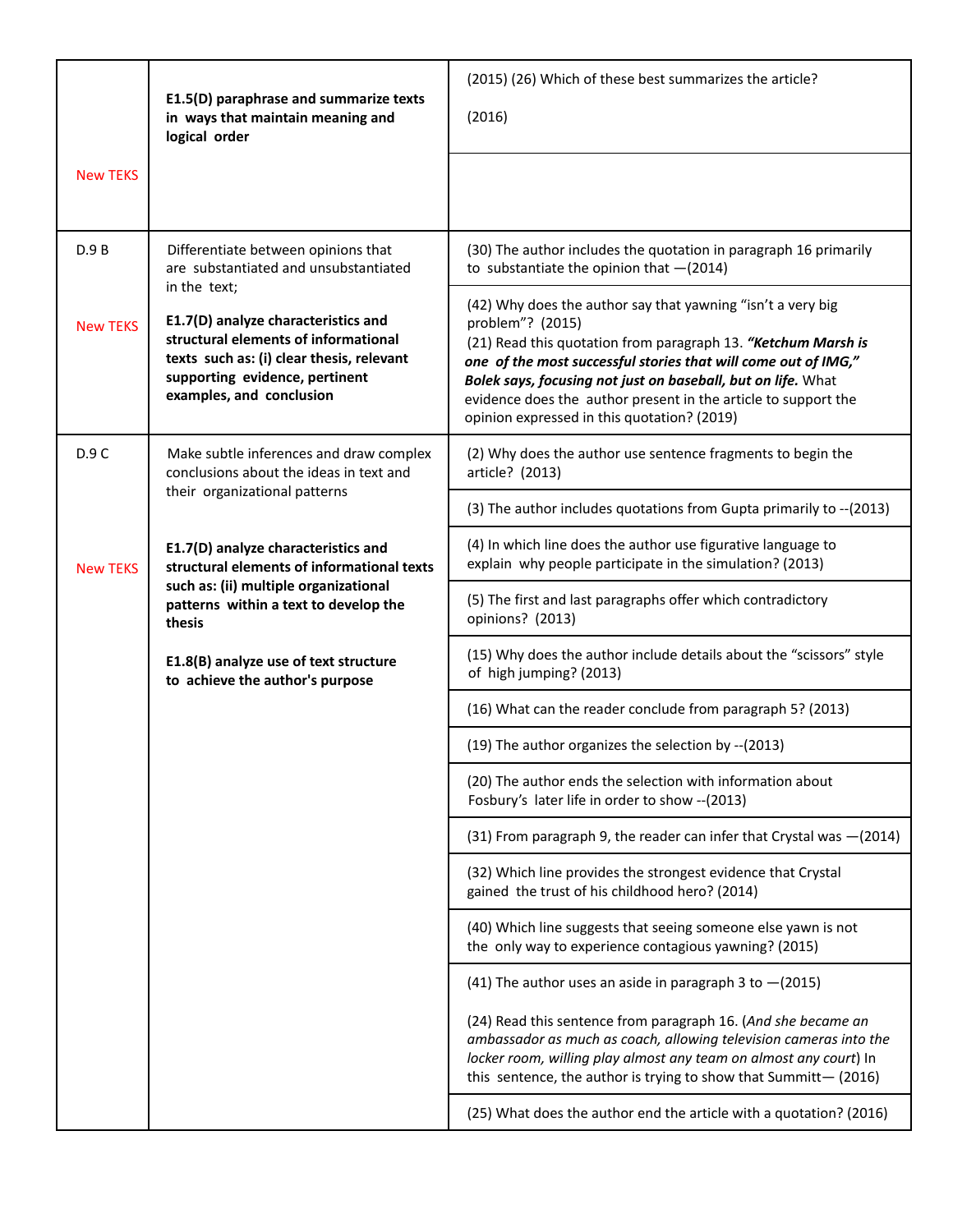|  | (27) By discussing the various people who use Little Free Libraries,<br>the author $-(2017)$ |                                                                           |
|--|----------------------------------------------------------------------------------------------|---------------------------------------------------------------------------|
|  |                                                                                              | (28) In cultures around the world, the Little Free Libraries are - (2017) |
|  | (29) From Paragraph 14, the reader can infer that the author–(2017)                          |                                                                           |
|  | $(31)$ the author uses parentheses in paragraphs 10 and 14 to $-(2017)$                      |                                                                           |
|  | (33) The author organizes the selection by-(2017)                                            |                                                                           |

|                                                                                                                                                                                                                                    |                                                                                                                                                                                                                                                                                                                                                             | (20) Based on the article, the coaches at IMG can best be described<br>as $-(2019)$<br>(23) Read paragraph 21. Baseball folklore tells us that the<br>scrappiest kid on the sandlot has a shot at going to "the show."<br>What does this sentence suggest?<br>(25) What can the reader conclude from the interaction between<br>the pitching coach and Cameron Varga in paragraphs 17 through<br>20? (2019)<br>(50) How does the author mainly organize the article? (2021) |
|------------------------------------------------------------------------------------------------------------------------------------------------------------------------------------------------------------------------------------|-------------------------------------------------------------------------------------------------------------------------------------------------------------------------------------------------------------------------------------------------------------------------------------------------------------------------------------------------------------|-----------------------------------------------------------------------------------------------------------------------------------------------------------------------------------------------------------------------------------------------------------------------------------------------------------------------------------------------------------------------------------------------------------------------------------------------------------------------------|
| E1.9D                                                                                                                                                                                                                              | E1.9(D) SUPPORTING STANDARD<br>synthesize and make logical connections<br>between ideas and details in several texts<br>selected to reflect a range of viewpoints<br>on the same topic and support those<br>findings with textual evidence                                                                                                                  | Not previously tested                                                                                                                                                                                                                                                                                                                                                                                                                                                       |
| <b>New TEKS</b>                                                                                                                                                                                                                    | E1.4(A) establish purpose for<br>reading assigned and self-selected<br>texts<br>E1.4(E) make connections to<br>personal experiences, ideas in<br>other texts, and society<br>E1.4(H) synthesize information<br>from two texts to create new<br>understanding<br>E1.5(C) use text evidence and<br>original commentary to support a<br>comprehensive response |                                                                                                                                                                                                                                                                                                                                                                                                                                                                             |
| Reading/Comprehension of Informational Text/Persuasive Text<br>Students analyze, make inferences and draw conclusions about persuasive text and provide evidence from text to support<br>their analysis. Students are expected to: |                                                                                                                                                                                                                                                                                                                                                             |                                                                                                                                                                                                                                                                                                                                                                                                                                                                             |
| <b>SE</b>                                                                                                                                                                                                                          | <b>TEKS</b>                                                                                                                                                                                                                                                                                                                                                 | <b>Question Stems</b>                                                                                                                                                                                                                                                                                                                                                                                                                                                       |
| D. 10                                                                                                                                                                                                                              | Students analyze, make inferences and                                                                                                                                                                                                                                                                                                                       | (45) Why does the author use sensory images in paragraph 3? (2014)                                                                                                                                                                                                                                                                                                                                                                                                          |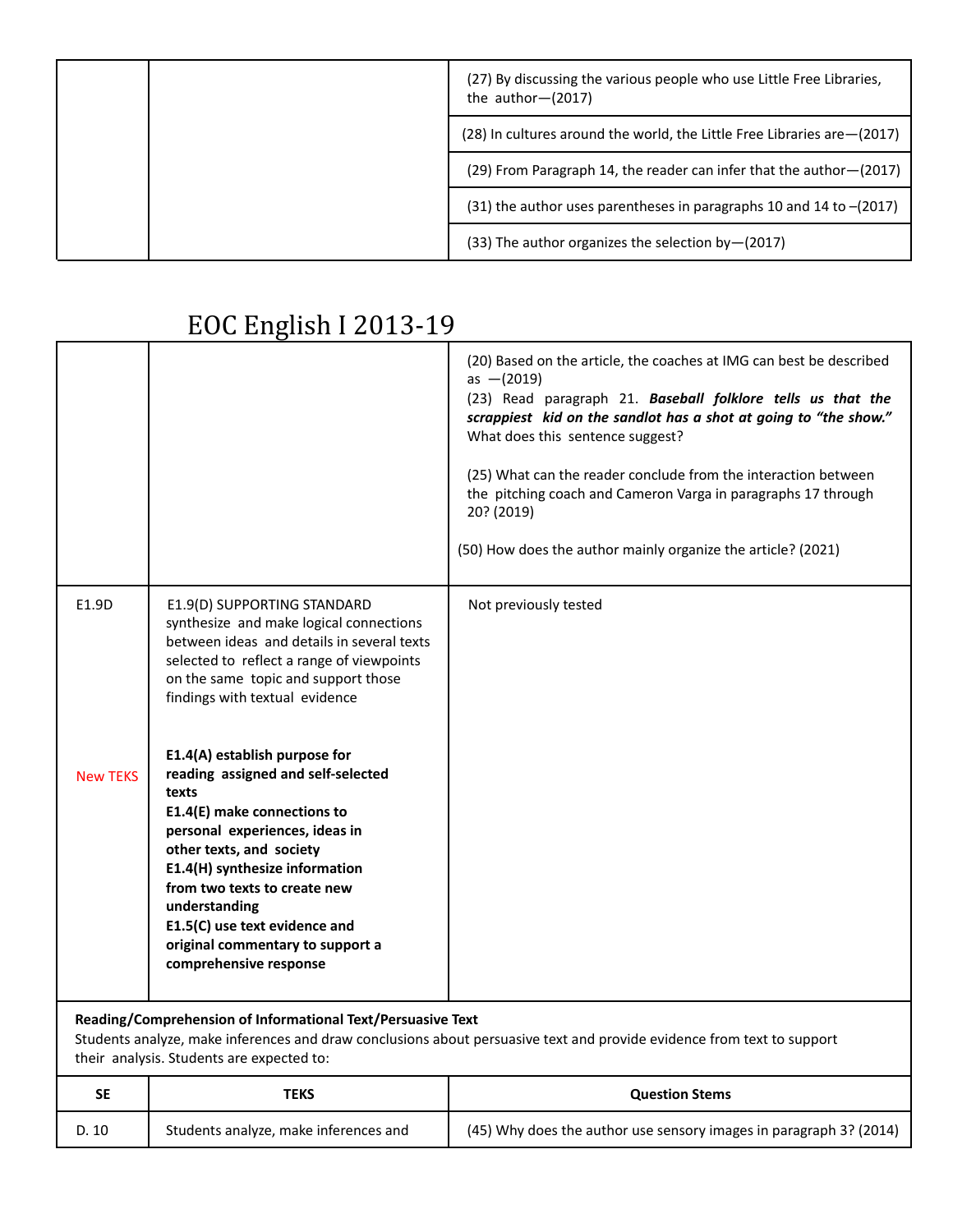| draw conclusions about persuasive text<br><b>Fig 19 B</b><br>and provide evidence from text to<br>support their analysis. |                                                                                                                                      | (46) In which line does the author use alliteration to support<br>the primary message of the selection? (2014)                                                                                                                                           |
|---------------------------------------------------------------------------------------------------------------------------|--------------------------------------------------------------------------------------------------------------------------------------|----------------------------------------------------------------------------------------------------------------------------------------------------------------------------------------------------------------------------------------------------------|
|                                                                                                                           |                                                                                                                                      | (50) Why does the author conclude the article by addressing<br>the reader directly? (2014)<br>(32) Which line demonstrates the author's realization that she<br>may have overestimated her abilities? (2016)                                             |
|                                                                                                                           |                                                                                                                                      | (42) In paragraph 11, the author uses personification to show that<br>the computer- $(2017)$                                                                                                                                                             |
|                                                                                                                           |                                                                                                                                      | (44) The author's position about the Internet is that-<br>(2017)                                                                                                                                                                                         |
|                                                                                                                           |                                                                                                                                      | (27) Based on the information presented in the essay, what is<br>one message the reader can infer? (2019)<br>(29) The author includes quotations in paragraph 8 primarily to<br>$-$ (2019)<br>(31) What can the reader conclude from paragraph 3? (2019) |
| D.10A                                                                                                                     | Analyze the relevance, quality, and<br>credibility of evidence given to support or<br>oppose an argument for a specific<br>audience; | (47) Read this sentence from paragraph 15.<br>The author makes this statement to suggest that $-(2014)$                                                                                                                                                  |
|                                                                                                                           |                                                                                                                                      | (49) In paragraph 9, the author suggests that when she started using<br>a hearing aid, she $-(2014)$                                                                                                                                                     |
|                                                                                                                           |                                                                                                                                      | (23) Read this sentence from paragraph 4.<br>[I always knew when she was making something, because she<br>would be singing or humming.]<br>How is this sentence significant to the author's central<br>argument? (2015)                                  |

|  | (24) Which sentence best describes the author's attitude toward<br>art? (2015)                                                                                                                                                                                                                                                                              |
|--|-------------------------------------------------------------------------------------------------------------------------------------------------------------------------------------------------------------------------------------------------------------------------------------------------------------------------------------------------------------|
|  | (25) The author supports his argument primarily with evidence<br>drawn from $-(2015)$                                                                                                                                                                                                                                                                       |
|  | (26) The author tells the story of painting the Baskin-Robbins<br>windows in order to support his belief that $-(2015)$                                                                                                                                                                                                                                     |
|  | (31) Read this sentence from paragraph 3. [One honest glance told<br>me that only by unglamorous hard work over quite a few years<br>would this gangling, unsure Arkansas girl be transformed into my<br>dream of a fine $\alpha$ actress] In this sentence, the author admits that $-$<br>(2016)<br>(33) In paragraph 2, the author suggests that - (2016) |
|  | (40) What evidence does the author provide to support the claims<br>he makes in paragraphs 5 through 7? (2017)                                                                                                                                                                                                                                              |
|  | $(45)$ In the article, paragraph 15 functions as $-$ (2017)                                                                                                                                                                                                                                                                                                 |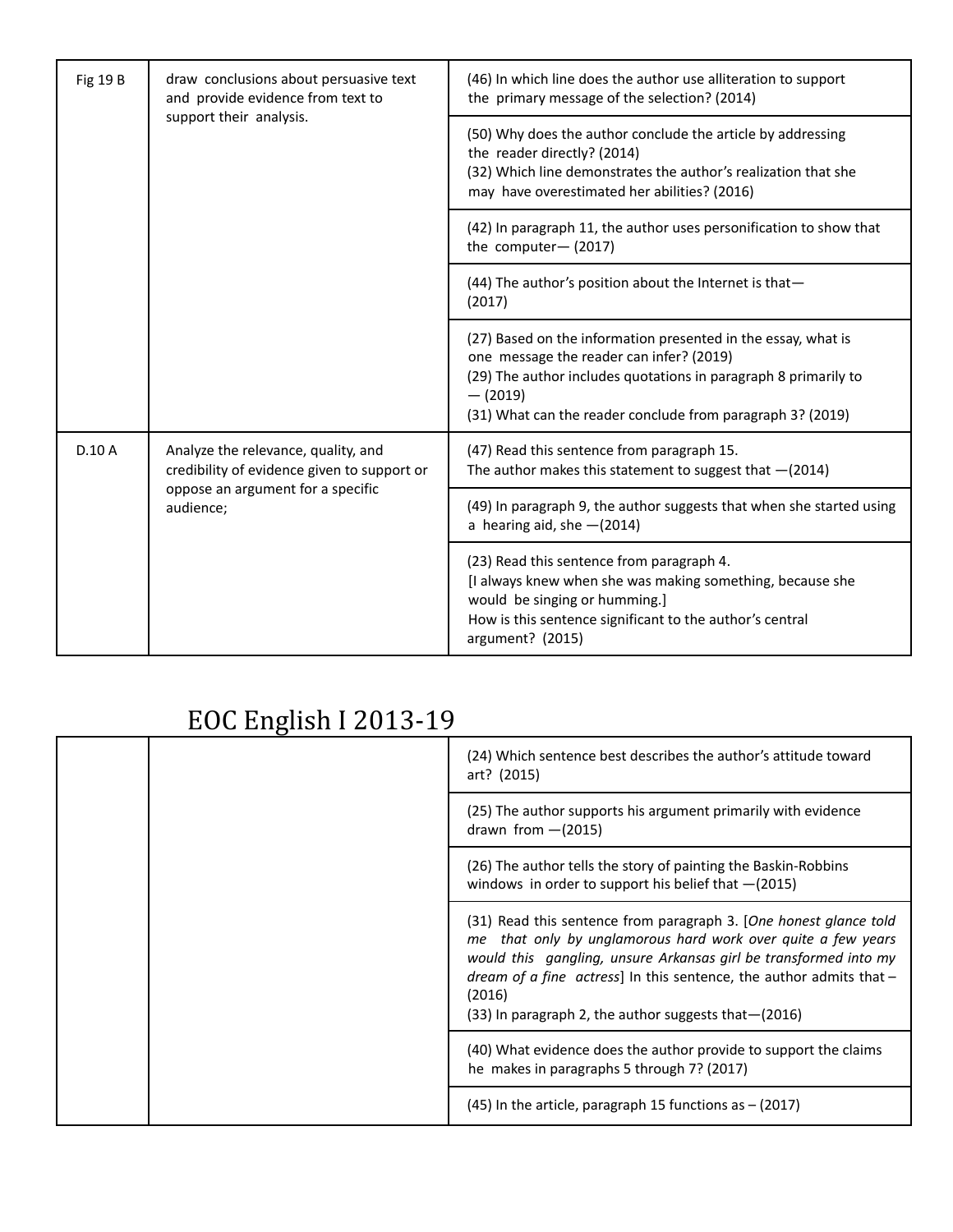| Reading/Comprehension of Informational Text/Procedural Text.<br>Students understand how to glean and use information in procedural texts and documents. Students are expected to:                                                                                                                          |                                                                                                                                                                                                                                                                |                                                                                                                                                                                                       |
|------------------------------------------------------------------------------------------------------------------------------------------------------------------------------------------------------------------------------------------------------------------------------------------------------------|----------------------------------------------------------------------------------------------------------------------------------------------------------------------------------------------------------------------------------------------------------------|-------------------------------------------------------------------------------------------------------------------------------------------------------------------------------------------------------|
| <b>SE</b>                                                                                                                                                                                                                                                                                                  | <b>TEKS</b>                                                                                                                                                                                                                                                    | <b>Question Stems</b>                                                                                                                                                                                 |
| D. 11 Fig<br>19B                                                                                                                                                                                                                                                                                           | Make complex inferences about text and<br>use textual evidence to support<br>understanding by understanding how to<br>glean and use information in procedural<br>texts and documents.                                                                          | Which inference about Little Free Libraries from the article does<br>the map support? (2017)<br>(24) What does the graphic best suggest about the different levels<br>of baseball competition? (2019) |
| D. 11 A                                                                                                                                                                                                                                                                                                    | Analyze the clarity of the objective(s)<br>of procedural texts (e.g., consider<br>reading instructions for software,<br>warranties, consumer publications)                                                                                                     | (44) Which of the following statements best characterizes<br>the objective of the boxed information about yawning?<br>(2015)                                                                          |
|                                                                                                                                                                                                                                                                                                            |                                                                                                                                                                                                                                                                | (21) The primary purpose of the series of drawings is to help<br>the reader $-(2013)$                                                                                                                 |
| D.11 B                                                                                                                                                                                                                                                                                                     | Analyze factual, quantitative, or technical<br>data presented in multiple graphical<br>sources                                                                                                                                                                 | (7) What is the primary purpose of the map? (2013)                                                                                                                                                    |
| Reading/Media Literacy.<br>Students use comprehension skills to analyze how words, images, graphics, and sounds work together in various forms to<br>impact meaning. Students will continue to apply earlier standards with greater depth in increasingly more complex texts.<br>Students are expected to: |                                                                                                                                                                                                                                                                |                                                                                                                                                                                                       |
| <b>SE</b>                                                                                                                                                                                                                                                                                                  | <b>TEKS</b>                                                                                                                                                                                                                                                    | <b>Question Stems</b>                                                                                                                                                                                 |
| D. 12<br><b>Fig 19 B</b>                                                                                                                                                                                                                                                                                   | Students use comprehension skills to<br>analyze how words, images, graphics, and<br>sounds work together in various forms to<br>impact meaning. Students will continue to<br>apply earlier standards with greater depth<br>in increasingly more complex texts. | (13) The books recommended on the website all relate to<br>which aspect of "The Dinner Party"? (2013)                                                                                                 |
|                                                                                                                                                                                                                                                                                                            |                                                                                                                                                                                                                                                                | (33) What is the purpose of the photo diagram of Mickey<br>Mantle's two home runs? (2014)                                                                                                             |
|                                                                                                                                                                                                                                                                                                            |                                                                                                                                                                                                                                                                | (27) The author of the boxed information about Walker most likely<br>chose to use the word "abounds" in the title because Walker<br>$-(2015)$                                                         |
|                                                                                                                                                                                                                                                                                                            |                                                                                                                                                                                                                                                                | (29) What is the primary purpose of the photos of Pat<br>Summitt? (2016)                                                                                                                              |
|                                                                                                                                                                                                                                                                                                            |                                                                                                                                                                                                                                                                | (34) The title of the boxed information, "A Dream Realized,"<br>best reflects the juxtaposition of which two concepts? (2016)                                                                         |
|                                                                                                                                                                                                                                                                                                            |                                                                                                                                                                                                                                                                | (41) Why is a cartoon an effective accompaniment to the<br>selection? (2017)                                                                                                                          |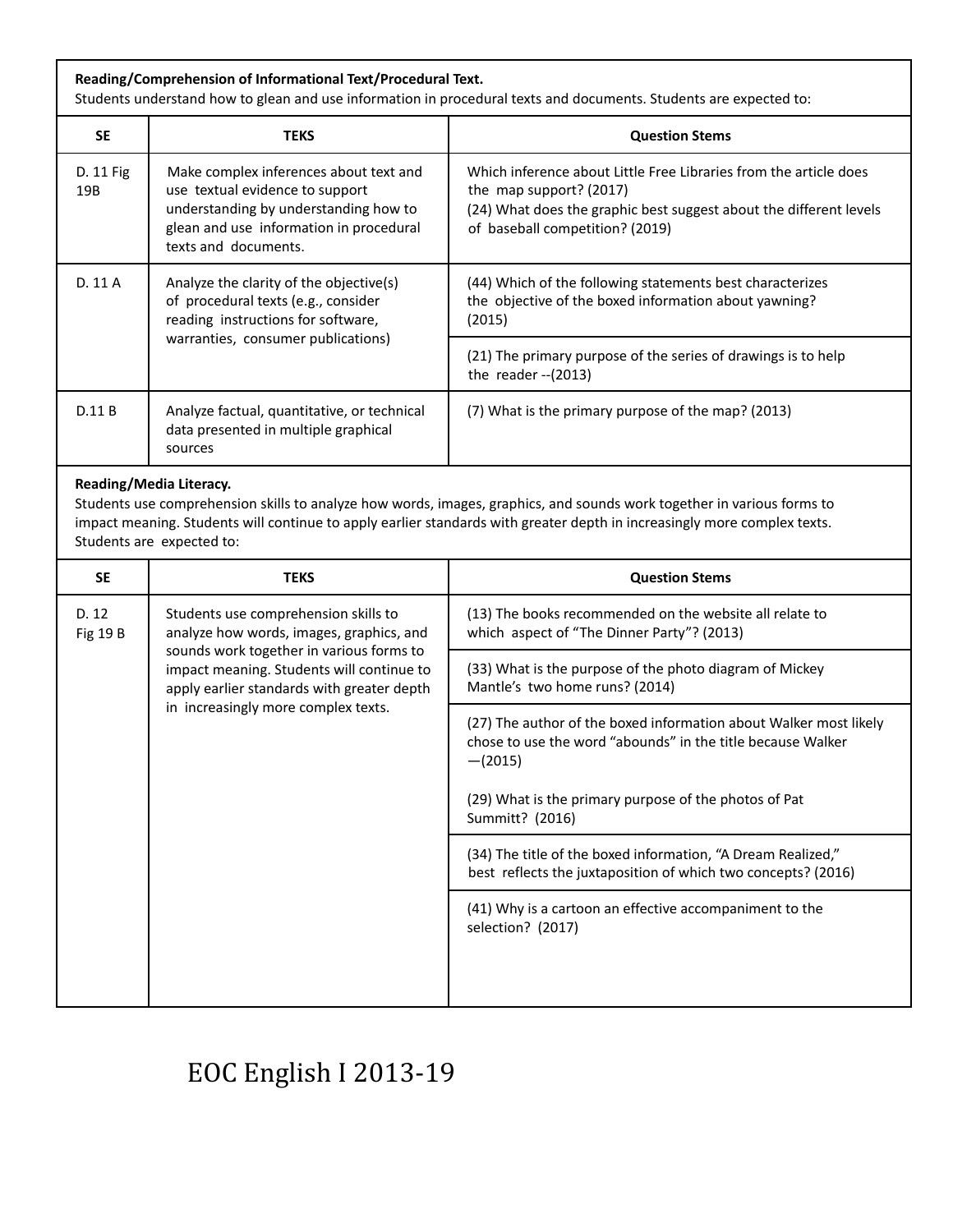| <b>Reading/Comprehension Skills (Figure 19)</b><br>Reading/Comprehension Skills. Students use a flexible range of metacognitive reading skills in both assigned and independent<br>reading to understand an author's message. Students will continue to apply earlier standards with greater depth in<br>increasingly more complex texts as they become self-directed, critical readers. The student is expected to: |                                                                                                                                                                     |                                                                                                                                                                                                                             |
|----------------------------------------------------------------------------------------------------------------------------------------------------------------------------------------------------------------------------------------------------------------------------------------------------------------------------------------------------------------------------------------------------------------------|---------------------------------------------------------------------------------------------------------------------------------------------------------------------|-----------------------------------------------------------------------------------------------------------------------------------------------------------------------------------------------------------------------------|
| <b>SE</b>                                                                                                                                                                                                                                                                                                                                                                                                            | <b>TEKS</b>                                                                                                                                                         | <b>Ouestion Stems</b>                                                                                                                                                                                                       |
| <b>Fig 19 B</b>                                                                                                                                                                                                                                                                                                                                                                                                      | Make complex inferences about text and<br>use textual evidence to support<br>understanding                                                                          | SAQ: After reading "Postcard: new Delhi," do you think Gupta's<br>modified airplane is a good idea? Explain your answer and support<br>it with evidence from the selection. (2013)                                          |
|                                                                                                                                                                                                                                                                                                                                                                                                                      |                                                                                                                                                                     | (34) Which quotation from "I Wish I Was a Poet" best reflects<br>the speaker's overall experience in "Sunday Morning Early"?<br>(2013)                                                                                      |
| <b>New TEKS</b>                                                                                                                                                                                                                                                                                                                                                                                                      | E1.4(F) make inferences and use<br>evidence to support understanding<br>E1.5(C) use text evidence and original<br>commentary to support a<br>comprehensive response | (35) Which two actions in the selections have a similar<br>meaning? (2013)                                                                                                                                                  |
|                                                                                                                                                                                                                                                                                                                                                                                                                      |                                                                                                                                                                     | (36) What is one difference between the speaker of "Sunday<br>Morning Early" and the narrator of "I Wish I was a Poet"? (2013)                                                                                              |
|                                                                                                                                                                                                                                                                                                                                                                                                                      |                                                                                                                                                                     | (37) The mood of both selections is -- (2013)                                                                                                                                                                               |
|                                                                                                                                                                                                                                                                                                                                                                                                                      |                                                                                                                                                                     | (38) What do the daughter in "Sunday Morning Early" and Marge in<br>"I Wish I Was a Poet" have in common? (2013)                                                                                                            |
|                                                                                                                                                                                                                                                                                                                                                                                                                      | E1.5(G) discuss and write about the<br>explicit or implicit meanings of text                                                                                        | SAQ: What message do you think the speaker in "Sunday Morning<br>Early" and the narrator of "I Wish I Was a Poet" are trying to<br>convey? Explain your answer and support it with evidence from<br>both selections. (2013) |
|                                                                                                                                                                                                                                                                                                                                                                                                                      |                                                                                                                                                                     | (34) While "A Crystal-Clear Love Affair" focuses on a man who is<br>a celebrity, "Jim at Bat" focuses on a boy who is $-(2014)$                                                                                             |
|                                                                                                                                                                                                                                                                                                                                                                                                                      |                                                                                                                                                                     | (35) Read these quotations. Which of these best describes<br>the difference in tone between the two quotations? (2014)                                                                                                      |
|                                                                                                                                                                                                                                                                                                                                                                                                                      |                                                                                                                                                                     | (36) Both selections explore the theme of baseball -(2014)                                                                                                                                                                  |
|                                                                                                                                                                                                                                                                                                                                                                                                                      |                                                                                                                                                                     | (37) Which element is the same for both selections? (2014)                                                                                                                                                                  |
|                                                                                                                                                                                                                                                                                                                                                                                                                      |                                                                                                                                                                     | SAQ: What is one similarity between the boy in "Jim at Bat" and<br>Billy Crystal in "A Crystal-Clear Love Affair"? Explain your answer<br>and support it with evidence from both selections. (2014)                         |
|                                                                                                                                                                                                                                                                                                                                                                                                                      |                                                                                                                                                                     | SAQ: After reading "Hearing the Sweetest Songs," do you think the<br>author considers herself disabled? Explain your answer and support<br>it with evidence from the selection.<br>(2014)                                   |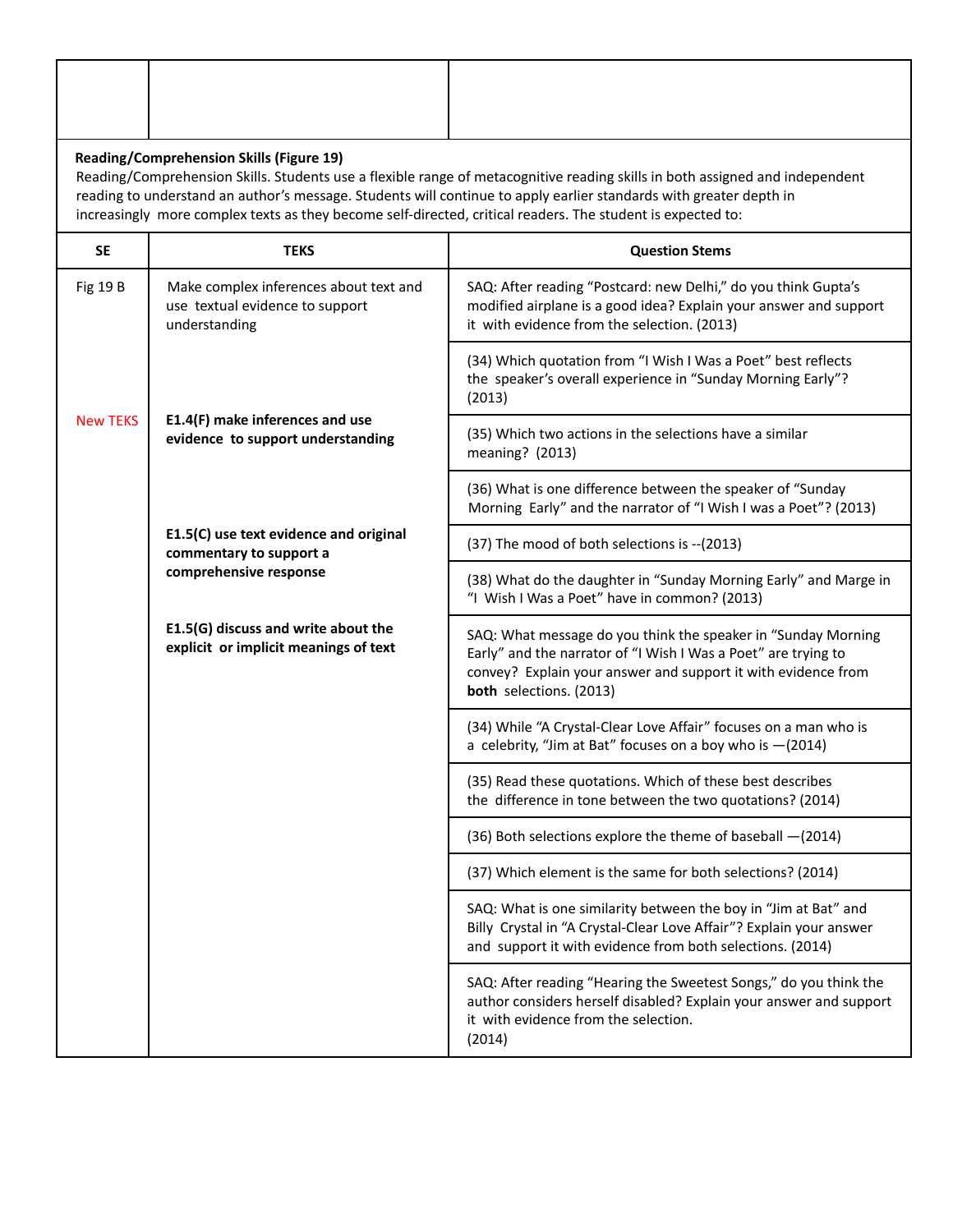|  | (34) Read these quotations.<br>[I believe that the highest quality of life is full of art and<br>creative expression and that all people deserve it.]<br>-Creative Solutions to Life's Challenges<br>[After supper sometimes we'd walk out to a neighbor's house, or<br>else we'd just sit and talk or play the hand-cranked Victrola.] -Back<br>Home<br>Which sentence best describes the difference in tone between<br>the two quotations? (2015) |
|--|-----------------------------------------------------------------------------------------------------------------------------------------------------------------------------------------------------------------------------------------------------------------------------------------------------------------------------------------------------------------------------------------------------------------------------------------------------|
|  | $(35)$ As children, the authors of both selections had $-(2015)$                                                                                                                                                                                                                                                                                                                                                                                    |
|  | (36) Unlike the author of "Creative Solutions to Life's Challenges,"<br>the author of "Back Home" grew up $-(2015)$                                                                                                                                                                                                                                                                                                                                 |
|  | (37) What does food represent in the two selections? (2015)                                                                                                                                                                                                                                                                                                                                                                                         |

|  |                                                                                                                                                                      | SAQ: In "Creative Solutions to Life's Challenges" and "Back                                                                                                                                                                                                                             |
|--|----------------------------------------------------------------------------------------------------------------------------------------------------------------------|-----------------------------------------------------------------------------------------------------------------------------------------------------------------------------------------------------------------------------------------------------------------------------------------|
|  |                                                                                                                                                                      | Home," what made the authors happy as children? Explain your<br>answer and support it with evidence from both selections. (2015)                                                                                                                                                        |
|  | SAQ: In the excerpt from Emory's Gift, what does the narrator learn<br>about himself? Explain your answer and support it with evidence<br>from the selection. (2015) |                                                                                                                                                                                                                                                                                         |
|  | (35) Which sentence from "No Dream Is Impossible" connects<br>most closely to a central idea from "A history of Fearlessness"?<br>(2016)                             |                                                                                                                                                                                                                                                                                         |
|  |                                                                                                                                                                      | (36) Unlike Julie Adams in "No Dream Is Impossible," Pat Summitt<br>in "A History of Fearlessness" is known for-(2016)                                                                                                                                                                  |
|  |                                                                                                                                                                      | (37) Which sentence states how the authors of each selection<br>support their ideas? (2016)                                                                                                                                                                                             |
|  |                                                                                                                                                                      | (38) How are Pat Summitt's father in "A History of Fearlessness"<br>and Julie Adam's inner voice in "No Dream Is Impossible" similar?<br>(2016)                                                                                                                                         |
|  |                                                                                                                                                                      | SAQ: What is one similarity between Pat Summit in "A History of<br>Fearlessness" and Julie Adams in "No Dream Is Impossible"?<br>Explain your answer and support it with evidence from both<br>selections.                                                                              |
|  |                                                                                                                                                                      | SAQ: In the excerpt from The Namesake, what is Gogol's primary<br>conflict? Explain your answer and support it with evidence from<br>the selection. (2016)<br>(34) Read these quotations from the two selections.<br>BOTH of these quotations support the idea that people value-(2017) |
|  |                                                                                                                                                                      | (35) Read this sentence from paragraph 2 of "Hunger for<br>Books." [quotation]<br>Which quotation from "The Low-Tech Appeal of Little Free                                                                                                                                              |